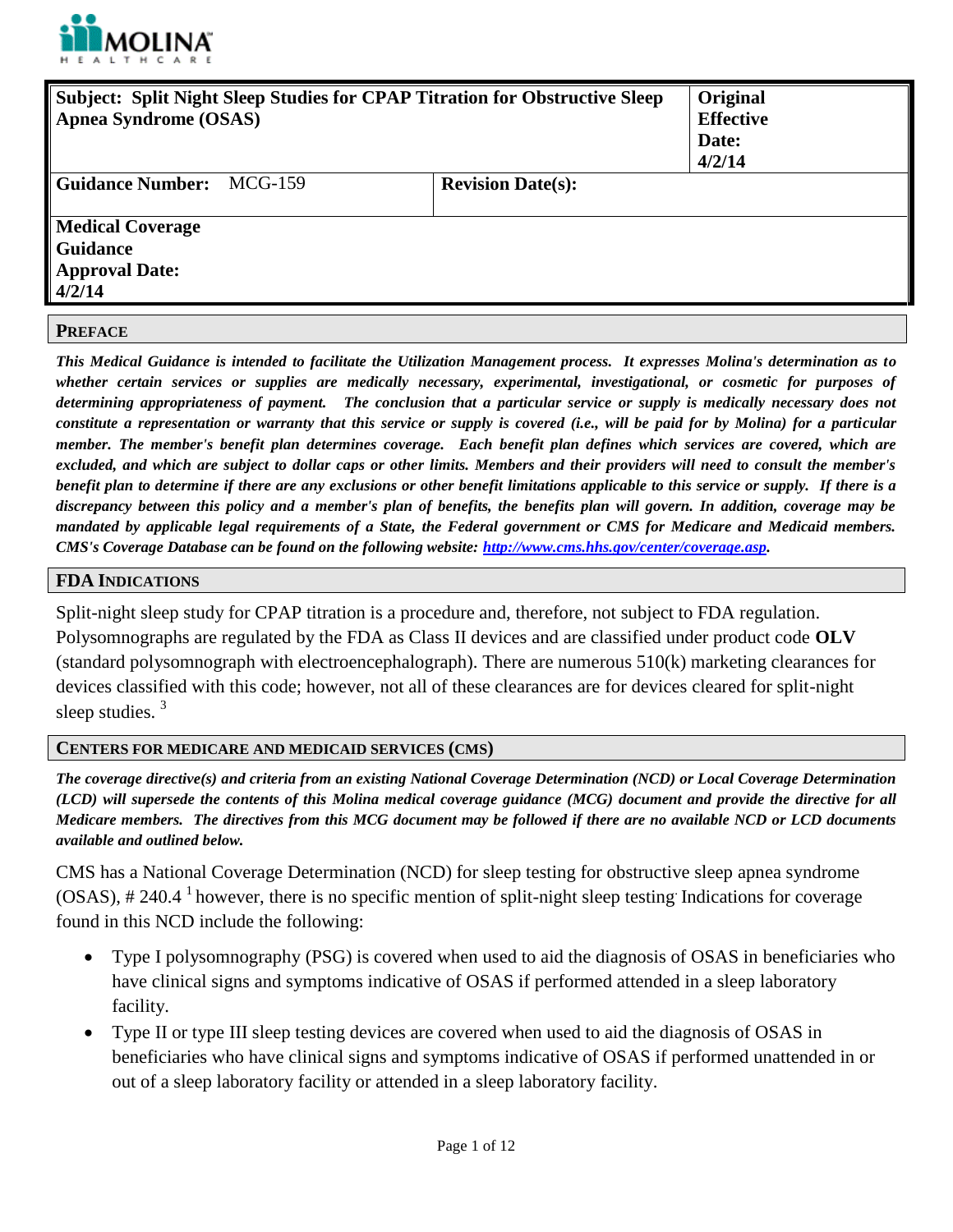

- Type IV sleep testing devices measuring three or more channels, one of which is airflow, are covered when used to aid the diagnosis of OSAS in beneficiaries who have signs and symptoms indicative of OSAS if performed unattended in or out of a sleep laboratory facility or attended in a sleep laboratory facility.
- Sleep testing devices measuring three or more channels that include actigraphy, oximetry, and peripheral arterial tone (PAT) are covered when used to aid the diagnosis of OSAS in beneficiaries who have signs and symptoms indicative of OSAS if performed unattended in or out of a sleep laboratory facility or attended in a sleep laboratory facility.<sup>1</sup>

CMS has a National Coverage Determination (NCD) for Continuous Positive Airway Pressure (CPAP) Therapy for Obstructive Sleep Apnea (OSA). NCD #240.4. <sup>24</sup>

## **INITIAL COVERAGE CRITERIA**

# **Molina Healthcare considers split-night in-laboratory polysomnography as a first line diagnostic test to be the preferred alternative to a two night polysomnogram test.**

## **Split-night Criteria:**

1. A split-night in-laboratory polysomnogram (PSG) [CPT code 95811] in which the initial diagnostic portion of the polysomnography is followed by positive airway pressure (PAP) titration may be considered medically necessary and authorized when ALL of the following criteria is met:  $567891421$ [ALL]

- $\Box$  In adults who are 18 years of age or older; and
- $\Box$  Diagnosis of suspected OSA <sup>14</sup> when at least two of the following symptoms are present: [TWO]:
	- o snoring,
	- o gasping or choking,
	- o irregular breathing pattern; **OR**
- $\Box$  Diagnosis of suspected OSA <sup>14</sup> with witnessed sleep disturbances and one of the following symptoms are present: [ONE]
	- o hypersomnolence;
	- o fatigue;
	- o moodiness; or
	- o morning headaches; **OR**
- $\Box$  Unexplained hypersomnolence  $^{14}$  for more than 8 weeks with documented symptoms that interfere with activities of daily living (ADLs); and
- $\Box$  Performed in an American Academy of Sleep Medicine (AASM) accredited sleep facility<sup>8</sup>: [ALL]
	- o using Type 1 attended polysomnography; and
	- o by a registered sleep technologist; and
	- o the results must be reviewed by a board certified sleep specialist; and
- An apnea hypopnea index (AHI) of  $\geq 40$  events per hour of sleep is documented during  $\geq 2$  hours of sleep; 5 6 9 21 **OR**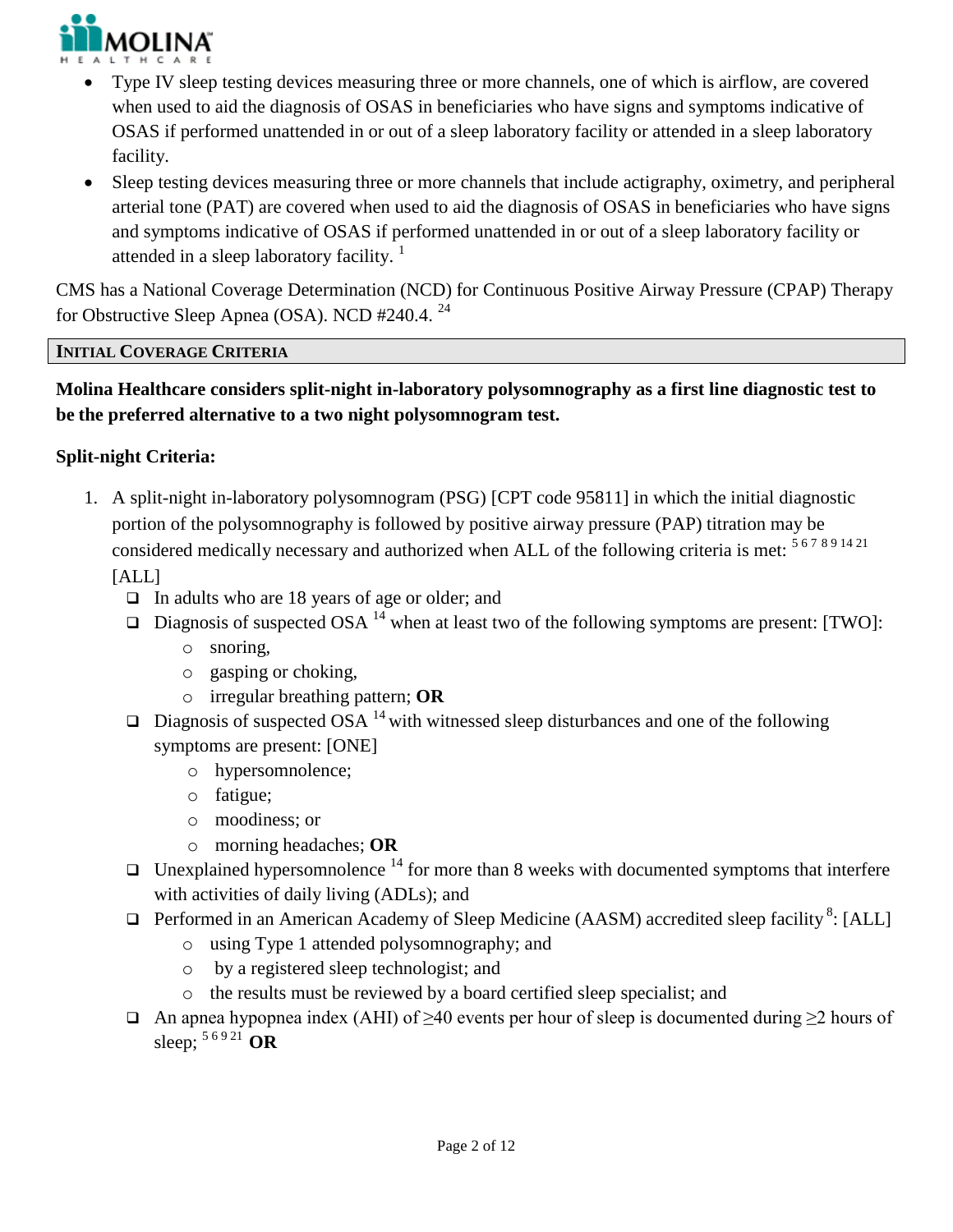

- $\Box$  Alternatively, an AHI of 20 to 39 events per hour of sleep is documented during ≥2 hours of sleep and there is strong supportive evidence of OSA (e.g., repetitive long obstructions with major desaturations):  $56921$  and
- $□$  Positive airway pressure titration is conducted over  $\geq$ 3 hours, since obstructive events can worsen as the night progresses; <sup>8</sup> and
- $\Box$  Elimination or near elimination of obstructive events with positive airway pressure is documented by PSG during rapid eye movement (REM) and non-REM (NREM) sleep. This should include REM sleep in the supine position, when apneas are most likely to occur. <sup>8</sup>
- 2. A second full night PSG**\*** should be performed for titration of positive airway pressure when both of the following criteria are met:
	- $\Box$  The split night study is not able to conduct PAP titration over > 3 hours; and
	- PAP has not been documented to eliminate or nearly eliminate respiratory events during REM and NREM sleep including during supine REM sleep <sup>578</sup>

*\*Note:* Use McKesson InterQual CP Procedures Polysomnogram Adult criteria for the second night PSG.

### **CONTINUATION OF THERAPY**

N/A

#### **COVERAGE EXCLUSIONS**

Molina Healthcare considers all of the following services excluded for the diagnosis and evaluation of obstructive sleep apnea syndrome due to insufficient and unproven evidence in the peer reviewed literature:

 $\Box$  PAP-nap study <sup>2 13 26</sup>

- $\Box$  Actigraphy for the evaluation and diagnosis of obstructive sleep apnea  $^{12}$
- $\Box$  Multiple Sleep Latency Test (MSLT) for the evaluation and diagnosis of obstructive sleep apnea and/or PAP titration<sup>21</sup>
- $\Box$  Split-night sleep study for CPAP titration in members who are under the age of 18 years. <sup>1123</sup>

### **DESCRIPTION OF PROCEDURE/SERVICE/PHARMACEUTICAL**

*Obstructive sleep apnea syndrome (OSAS)* 

Obstructive sleep apnea syndrome (OSAS) is a type of sleep-disordered breathing (SDB) that is characterized by either a partial reduction or complete cessation of airflow during sleep. Airflow obstruction arises when the muscles in the back of the throat fail to keep the airway open. These muscles support the soft palate, uvula, tonsils, and tongue. When the muscles relax too much, the airway narrows or closes during inhalation. Nocturnal respiration in patients with OSAS is characterized by apnea and hypopnea. Apnea refers to breathing cessation, whereas hypopnea is a marked reduction in breathing volume. The pauses in breathing typically last from 10 to 30 seconds in adults but may be longer, and can lead to blood oxygen levels falling to as low as 40% in severe cases. The brain responds to this oxygen deficit by briefly arousing the body from sleep to restore normal breathing, a pattern that can occur hundreds of times during a single night. Patients with apnea or hypopnea exhibit loud snoring followed by periods of silence, and then snorting, choking, or gasping upon continuation of breathing. This often leads to fragmented sleep and daytime sleepiness. The goal of obstructive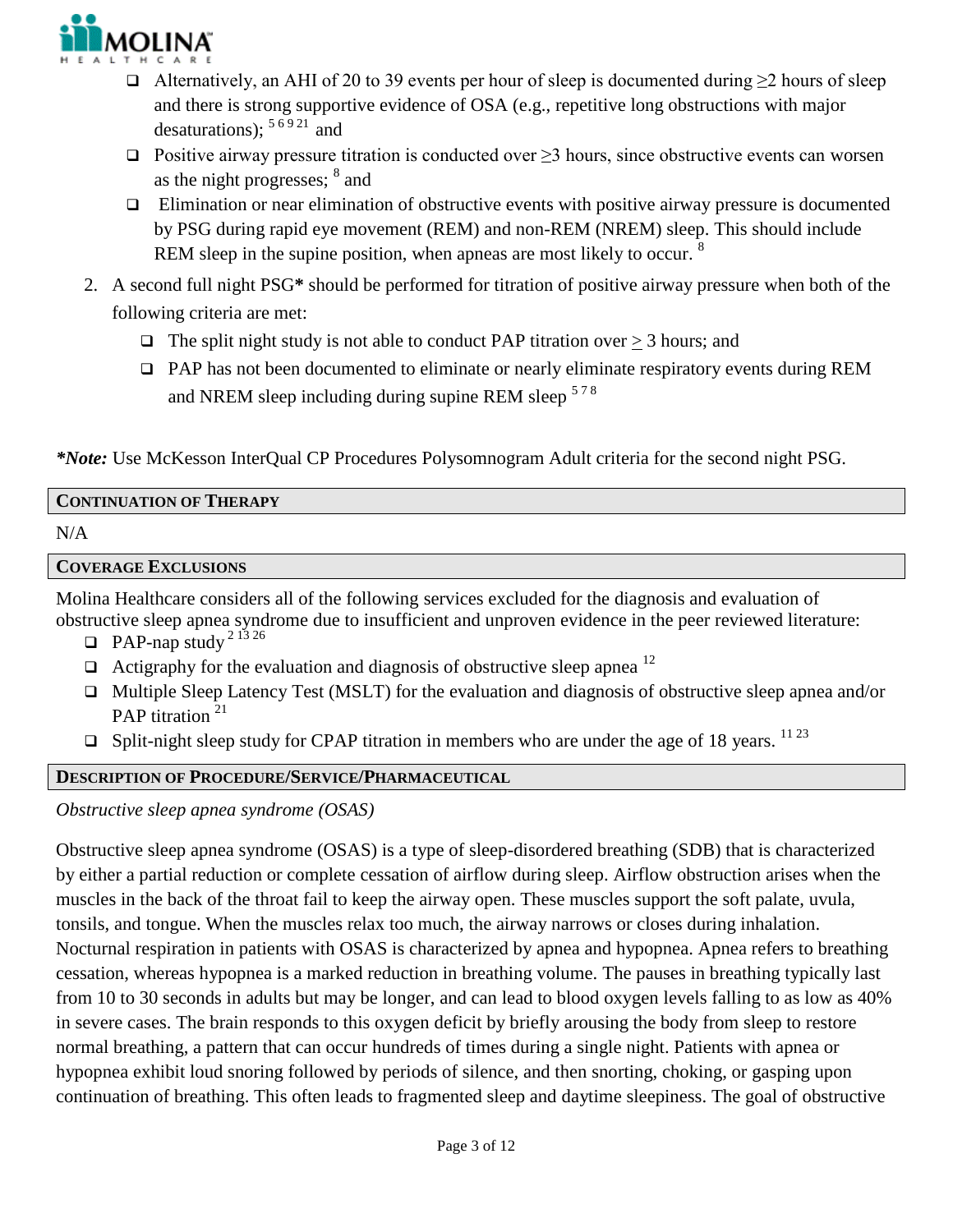

sleep apnea diagnosis is to identify patients with obstructive sleep apnea syndrome (OSAS), to establish the precise factors responsible for the apnea, and to determine the most appropriate strategy for treatment. Home sleep studies are used to diagnose OSAS without the need for a laboratory stay.  $2<sup>4</sup>$ 

Risk factors for OSA include obesity (body mass index [BMI] of more than 30; BMI equals weight in kilograms divided by height in meters squared), a neck circumference of 17 or more inches (43 cm) in a man and 16 or more inches (41 cm) in a woman, and nasopharyngeal crowding. Some patients with OSA exhibit retrognathia (posterior jaw position), micrognathia (small jaw), nasal obstruction, elongated uvula, enlarged tonsils, or some combination of these conditions. Common comorbid conditions include type 2 diabetes, hypertension, coronary artery disease, and other types of cardiovascular disease. The differential diagnosis includes hypothyroidism, central sleep apnea, narcolepsy, idiopathic hypersomnolence, sleep deprivation, circadian rhythm disorders, periodic limb movement disorder, nocturnal seizures, and parasomnias. <sup>14</sup>

Clinical features of obstructive sleep apnea (OSA) include any of the following:  $<sup>7</sup>$ </sup>

| Awakening with         | Floppy eyelid syndrome   | Nocturnal restlessness         |
|------------------------|--------------------------|--------------------------------|
| choking                | Gastroesophageal reflux  | Nonrestorative sleep           |
| Cardiac dysrhythmias   | Hypercapnia              | Obesity                        |
| Cardiovascular disease | Insomnia with frequent   | Polycythemia                   |
| Cerebrovascular        | awakenings               | Pulmonary hypertension         |
| disease                | Lack of concentration    | Systemic hypertension          |
| Changes in mood        | Large neck circumference | Vivid, strange, or threatening |
| Cognitive deficits     | Morning headaches        | dreams                         |
| Cor pulmonale          | Narrow or "crowded"      | Witnessed apneas by bed        |
| Daytime sleepiness     | airway                   | partner                        |
|                        |                          |                                |

OSA severity  $^{29}$  is defined by the American Academy of Sleep Medicine (AASM)  $^{69}$  in three categories:

- mild for AHI or RDI  $\geq$  5 and < 15
- moderate for AHI or RDI  $> 15$  and  $< 30$
- severe for AHI or RDI > 30/hr

This classification system corresponded to Current Procedural Terminology (CPT) codes. More recently devices have been developed that do not fit well within this classification scheme. In 2011 a new classification system was developed for out-of-center (OOC) testing devices that details the type of signals measured by these devices. This proposed system categorizes OOC devices based on measurements of Sleep, Cardiovascular, Oximetry, Position, Effort, and Respiratory (SCOPER) parameters. <sup>28</sup>

# *Diagnostic Testing for OSAS*

Overnight, laboratory-based polysomnography (PSG) is the most commonly used test in the diagnosis of obstructive sleep apnea syndrome (OSAS). It is often considered the criterion standard for diagnosing OSAS,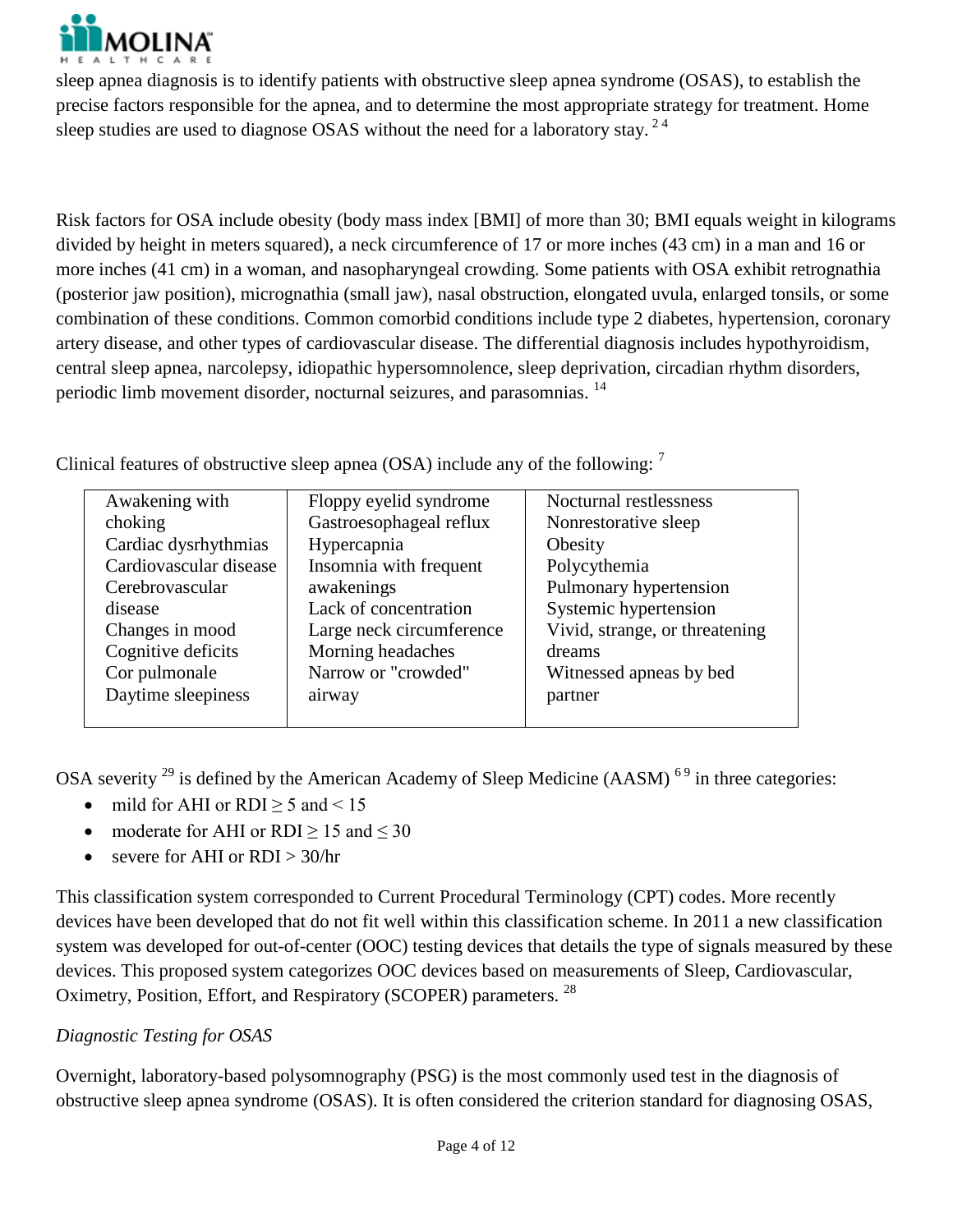

determining the severity of the disease, and evaluating various other sleep disorders that can exist with or without OSAS. PSG consists of a simultaneous recording of multiple physiologic parameters related to sleep and wakefulness. PSG can directly monitor and quantify the number of respiratory events (ie, obstructive, central, or complex) and the resultant hypoxemia and arousals related to the respiratory events or even independent of the respiratory events. Assessment of sleep stages requires 3 studies: electroencephalography (EEG), electrooculography (EOG), and surface electromyography (EMG). Polysomnography includes monitoring oxygen saturation, heart rate, chest and abdominal respirations, airflow, eye movements, muscle activity, and the above three sleep parameters. Staging of the severity of sleep apnea can be accomplished by utilization of the apnea-hypopnea index (AHI). Respiratory disturbance index (RDI) is another term used to stage the severity of sleep apnea which includes the number of apneas and hypopneas, as well as the number of respiratory effort-related arousals per hour of sleep. If a sleep apnea syndrome is diagnosed, the patient undergoes a trial and titration of positive airway pressure either in a partial-night PSG titration study or in a second full-night PSG titration study.  $2<sup>4</sup>$ 

The American Academy of Sleep Medicine (AASM) has proposed four levels to classify the complexity of recording technology used for the diagnosis of sleep-related breathing disorders. Level I is polysomnography (PSG), where a minimum of seven parameters are measured, including electroencephalogram (EEG), electrooculogram (EOG), chin electromyogram (EMG), electrocardiogram (ECG), airflow, respiratory effort, and oxygen saturation by pulse oximetry; there is also a technician in constant attendance. Level II studies measure the same parameters; however, a technician is not in constant attendance. Level III is a cardiorespiratory study in which a minimum of four parameters must be measured, including heart rate or ECG, oxygen saturation, and respiratory effort. Respiratory effort in this case is measured with at least two channels of respiratory movement or respiratory movement and airflow. As defined by the AASM, level IV devices measure a minimum of one parameter, usually oxygen saturation. 2 4

A split-night study is most often performed using continuous positive airway pressure (CPAP), which allows the technologist to simultaneously increase both inspiratory and expiratory pressures throughout the polysomnography recording to determine the single fixed pressure that will eliminate respiratory disturbances during subsequent nightly usage at home. A bilevel positive airway pressure (BPAP) device may be used when a patient demonstrates difficulty acclimating to high airway pressure during the expiration phase of breathing. BPAP allows the sleep technologist to separately increase inspiratory or expiratory pressures during the polysomnography to arrive at two pressures for subsequent use in the home.<sup>8</sup>

An abbreviated cardiorespiratory sleep study, referred to as a PAP-nap study, has been proposed as a method to accustom patients to PAP and promote adherence to therapy. The PAP-nap study includes mask and pressure desensitization and therapy to overcome aversive emotional reactions, mental imagery, and physiologic exposure to PAP therapy during a nap period. There is insufficient evidence in the published medical literature to determine whether PAP-nap studies result in improved adherence to therapy of improved patient outcomes. <sup>2</sup>

#### **GENERAL INFORMATION**

#### Summary of Medical Evidence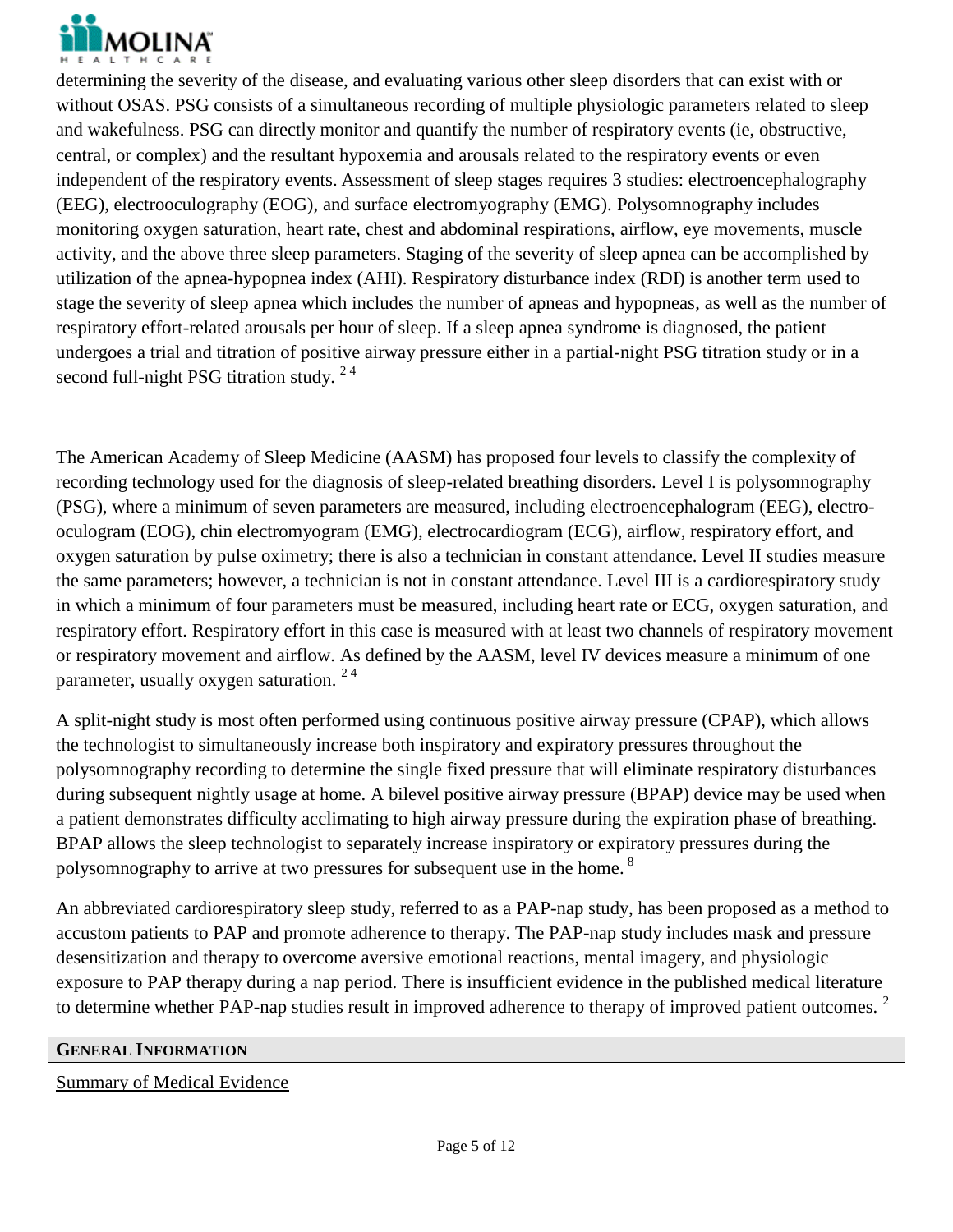

There is sufficient published evidence for split-night sleep testing for CPAP titration in adults with OSA. The majority of the literature report positive findings for net health outcomes in adults. There is insufficient published evidence to evaluate this testing in children.

Chou et al. (2011) aimed to test the validity of partial-night PSG and to determine the optimum AHI cut-off points. 636 patients who visited the sleep centre at a tertiary medical centre between January and December 2008, for symptoms related to sleep disorders (sleepiness, snoring, sleep disturbance), and who completed fullnight PSG, were evaluated for this study. Subjects older than 80 years or younger than eighteen years were excluded. Full-night PSG data were processed to obtain partial-night PSG data, from which AHI were computed as a reference for diagnosing severe OSA. Full-night and partial-night PSG data obtained over different recording times (expressed as x-h PSG, where  $xONL001831140 = 1-6$ ) were compared using receiver operating characteristic (ROC) curve analysis. The diagnostic validity of 2-h PSG with different AHI cut-off points (25/h to 45/h) was also calculated. Data from 198 PSG recordings was processed. For 2-h PSG, an AHI cut-off point of 30/h gave the highest accuracy of 90.9%. Comparing areas under the ROC curves (AUC), 2-h PSG (AUC=0.97) was as good as 2.5-h PSG (AUC=0.977, P=0.057) and 3-h PSG (AUC=0.978, P=0.125), but was better than 1.5-h PSG (AUC=0.955, P=0.016). The authors concluded that partial-night PSG is effective for diagnosing severe OSA. If there is an unabridged PSG recording indicating an AHI of ≥30/h for 2h, severe OSA can be diagnosed and PAP titration initiated. <sup>15</sup>

Khawaja et al. (2010) sought to determine the diagnostic accuracy of SN-PSG, including at the lower range of AHIs. 114 consecutive full-night PSGs (FN-PSG) performed at our center between August 2006 and November 2008 on subjects enrolled in studies in which obstructive sleep apnea (OSA) were included in this observational study. We compared the AHI from the first 2 hours (2 hr-AHI) and 3 hours (3 hr-AHI) of sleep with the "gold standard" AHI from FN-PSG (FN-AHI), considering OSA present if FN-AHI > or = 5. The 2 hr-AHI and 3 hr-AHI correlated strongly with the FN-AHI (concordance correlation coefficient [CCC] = 0.93 and 0.97, respectively). After adjusting for percentage of sleep in stage REM sleep and in supine position, the correlation of 2 hr- and 3 hr-AHI with FN-AHI remained strong (0.92 and 0.96, respectively). The area under the receiver operating curves (AUC) for 2 hr-AHI and 3 hr-AHI using FN-AHI > or = 5 were 0.93 and 0.95, respectively. The authors concluded that the AHI derived from the first 2 or 3 hours of sleep is of sufficient diagnostic accuracy to rule-in OSA at an AHI threshold of 5 in patients suspected of having OSA. This study suggests that the current recommended threshold for split-night studies (AHI  $>$  or = 20 to 40) may be revised to a lower number, allowing for more efficient use of resources. <sup>16</sup>

Collen et al (2010) sought to determine whether CPAP use, after a split-night examination, is comparable to the use following separate diagnostic and titration studies. 400 consecutive patients presenting for follow-up 4-6 weeks after initiating CPAP therapy were included in this observational study. Objective measures of CPAP use were recorded, and adherence to therapy was analyzed based on the initial method of diagnosis and titrationsplit-night versus dual-night study. A total of 400 patients (78% male, mean age 47 +/- 8 years) were included. Among the patients, 267 and 133 underwent split- and dual-night studies, respectively. The groups were similar at baseline; however, the average apnea-hypopnea index was significantly higher in the split-night group. Mean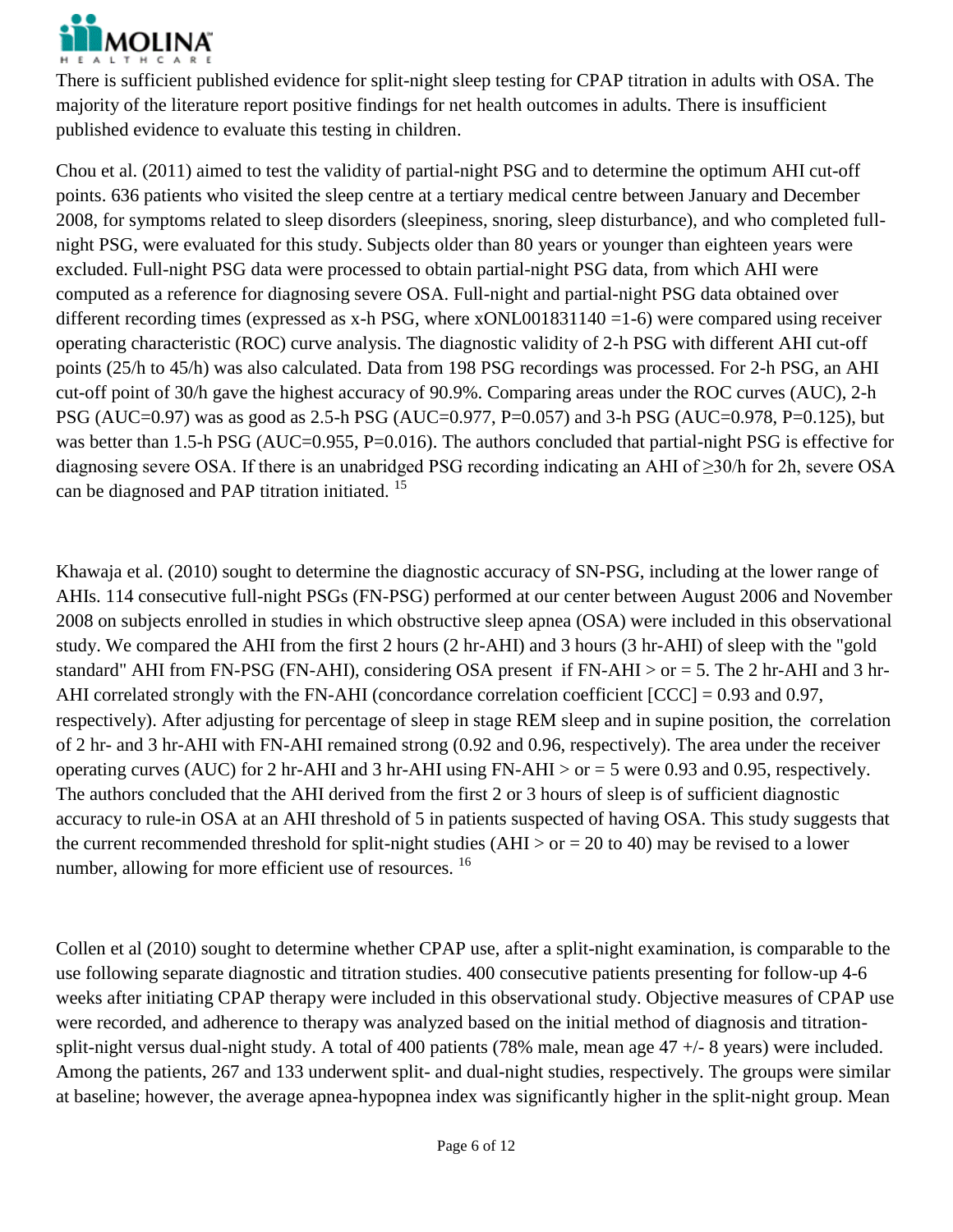

number of days between diagnosis and titration in the dual-night group was 80.5 days. There was no difference in therapeutic adherence between groups as measured by percentage of nights used (78.7% vs. 77.5%;  $p = 0.42$ ), hours per night used (3.9 vs. 3.9;  $p = 0.95$ ), or percentage of patients using continuous positive airway pressure for >4 hours per night for >70% of nights (52.9% vs. 51.8%;  $p = 0.81$ ). There was no difference in use after adjusting for severity of disease. The authors concluded that split-night polysomnography does not adversely affect short-term continuous positive airway pressure adherence in patients with obstructive sleep apnea.<sup>17</sup>

Patel et al (2007) studied the efficacy and cost-effectiveness of employing split-night polysomnography as a diagnostic and treatment strategy. The evidence assessing the split-night strategy is comprised predominantly of case series and case-control studies in patients with severe OSA. Based on this current evidence, split-night polysomnography appears to be a legitimate alternative to full-night diagnostic study followed by full-night titration study in specific settings. Patients with a high pretest probability for OSA are more likely to receive an accurate diagnosis and titration, especially if > 3 h of baseline sleep is recorded,25 although the AASM requires only 2 h of sleep and an AHI > 40/h. An absence of REM sleep and/or < 3 h of baseline sleep recorded can lead to significant underestimation of sleep apnea severity. Using cutoffs of AHI > 5/h or AHI > 10/h to represent low-to-moderate risk groups, respectively, the negative predictive value (approximately 60%) of a split-night study is inadequate to permit exclusion of sleep apnea as a diagnosis. Therefore, full-night polysomnography is required in clinically suspected cases. In addition, those patients who are unable to have an adequate titration (i.e., < 3 h of CPAP titration, inability to eliminate events during REM and non-REM, or lack of REM sleep during titration) should undergo a subsequent full-night titration. The authors concluded that split-night polysomnography is an acceptable mode of testing to facilitate the diagnosis and treatment of OSA in specific settings.<sup>18</sup>

Ciftci and colleagues (2008) compared the sleep and respiratory parameters during the first 3 hours of the night with the values found during the remainder of sleep and during the whole night. Forty-five patients were included in the study. Each patient underwent a standard full-night PSG and the PSG data for each patient were divided into 2 periods: PSG1, defined as the initial 3 hours of the total sleep time and PSG2, defined as the remaining period. Sleep and breathing data from PSG1 and PSG2 were then separately computed and compared with each other and with data for the total sleep time (PSGt). The percentage of total sleep time in stage III-IV and the apnea-hypopnea index (AHI) were significantly higher and the percentage of time in rapid eye movement (REM) sleep was significantly lower during PSG1 than during PSG2 (P< .001). Similarly, the percentage of time in stage III-IV sleep was significantly higher and the percentage of REM sleep was significantly lower during PSG1 than during PSGt (P< .001), but there was no significant difference in the AHI between PSG1 and PSGt. The authors concluded that the diagnosis for the first 3 hours of the night will give a reliable reflection of the whole night. In addition, optimal positive airway pressure titrated during the second half of the night is also optimal for the first half of the night.  $19$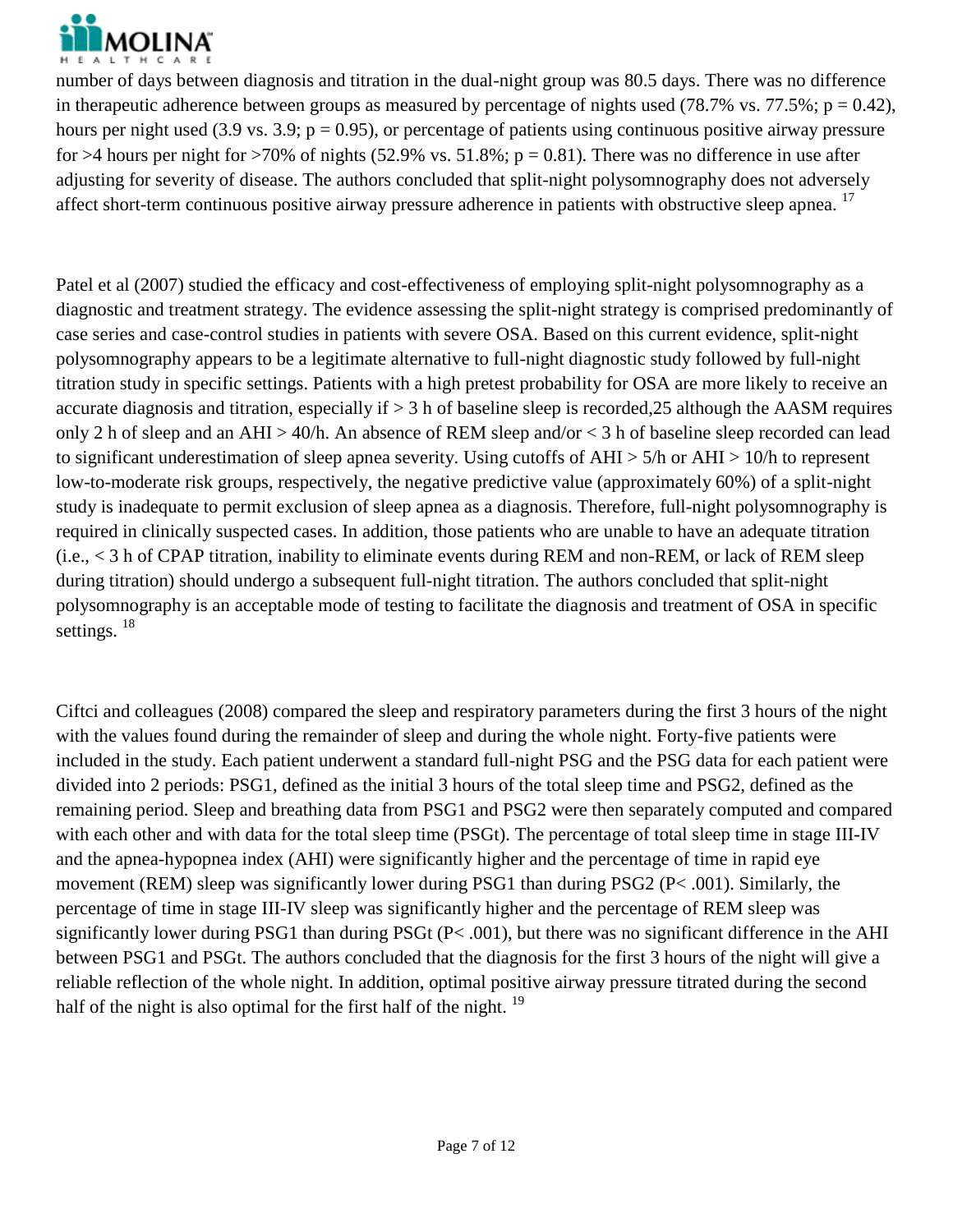

Jorquera and associates (2006) assessed if CPAP pressure can be adequately titrated in patients with OSA using a split-night polysomnography. One hundred fifty six patients with OSA were studied with split night polysomnography. CPAP pressure titration was considered adequate when there were less than five apnea/hypopnea episodes per hour, the registry time was more than 30 min, REM sleep occurred in more than 15% of the time and measurements were made in supine position. An adequate titration was achieved in 80% of patients. The variables associated with an adequate titration were a higher registry time during the titration period, a higher percentage of stage III/IV or REM sleep during such period and the comfort experienced by the patient during the study. On the other hand, patients with an inadequate titration had a longer basal registry period. The authors concluded that an adequate CPAP pressure can be prescribed to 80% of patients subjected to a split-night polysomnography. The basal registry period should not be longer than three hours, to allow an adequate titration lapse.<sup>20</sup>

### Hayes, Cochrane, UpToDate

Hayes does not have a directory report on this topic but does have a technology brief report and two search & summary reports for split-night sleep study for CPAP titration in adults and children with obstructive sleep apnea. <sup>10 11</sup> The results presented in the majority of the literature report overall positive findings for health outcomes for split-night sleep testing for CPAP titration in adults with OSA.  $^{10}$  There is insufficient published evidence to evaluate this testing in children.  $<sup>11</sup>$ </sup>

UpToDate has several topics on the diagnosis and treatment of OSA in adults and children. In adults split-night PSG testing provides accurate appraisal of disease severity and establishes the correct positive airway pressure in a single night in the majority of patients; appears to be cost effective; decreases health care costs, minimizes scheduling delays, and does not adversely affect compliance.<sup>5</sup> Split night protocols are not addressed in children.  $2425$ 

### Professional Organizations

*American Association of Sleep Technologists (AAS*T) 2012 technical guideline: Split Night Protocols for Adults Patients indicate that a split-night PAP titration is indicated for patients who are diagnosed with severe OSA, which is defined as an AHI of at least 40 documented during a minimum of two (2) hours of diagnostic PSG. A split-night study may be considered in a patient with an AHI of 20 to 40, based on clinical judgment.  $8$ 

*The American Academy of Sleep Medicine's (AASM)* practice parameters for polysomnography and related procedures (2005)<sup>569</sup> indicate that a split night study is a valid alternative to full night diagnostic PSG followed by a second full night of positive airway pressure titration, if the following three criteria are met:

An apnea hypopnea index (AHI) of  $\geq$ 40 events per hour of sleep is documented during  $\geq$ 2 hours of sleep. Alternatively, an AHI of 20 to 39 events per hour of sleep is documented during  $\geq$ 2 hours of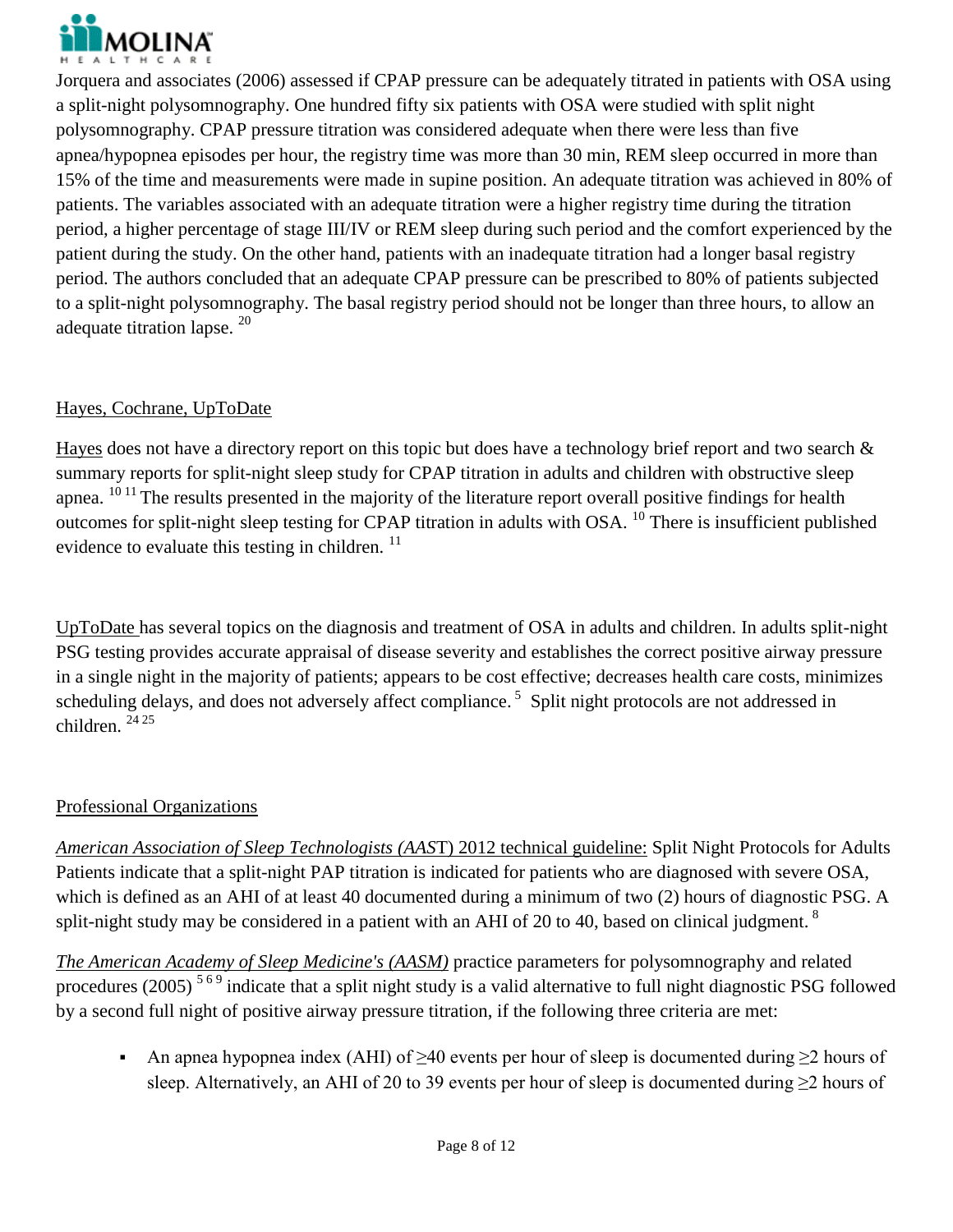

sleep and there is strong supportive evidence of OSA (egg, repetitive long obstructions with major desaturations).

- Positive airway pressure titration is conducted over  $\geq$ 3 hours, since obstructive events can worsen as the night progresses.
- Elimination or near elimination of obstructive events with positive airway pressure is documented by PSG during rapid eye movement (REM) and non-REM (NREM) sleep. This should include REM sleep in the supine position, when apneas are most likely to occur.

A second full night PSG should be performed for titration of positive airway pressure if the second and third criteria are not met. 5 6

*American Academy of Sleep Medicine (AASM)*: Clinical Guideline (2009) for the Evaluation, Management and Long-term Care of Obstructive Sleep Apnea in Adults<sup>21</sup> indicate that a full night PSG is recommended for the diagnosis of a sleep related breathing disorder but a split-night study may be performed if the AHI > 40 per hour is documented in the first 2 hours of a diagnostic study or may be performed for an AHI of 20-40 per hour based on clinical judgment.<sup>21</sup>

*American Academy of Sleep Medicine (AASM):* Practice parameters (2010) for the respiratory indications for polysomnography in children indicate that Nap (abbreviated) polysomnography is not recommended for the evaluation of obstructive sleep apnea syndrome in children. Split-night PSG testing is not addressed. <sup>26</sup>

*The American Academy of Pediatrics* Clinical Practice Guideline (2012) Diagnosis and Management of Childhood Obstructive Sleep Apnea Syndrome indicate that all children/adolescents should be screened for snoring. Polysomnography should be performed in children/adolescents with snoring and symptoms/signs of OSAS; if polysomnography is not available, then alternative diagnostic tests or referral to a specialist for more extensive evaluation may be considered. Split-night PSG testing is not addressed. <sup>27</sup>

| <b>CODING INFORMATION</b> |                                                                                                      |  |
|---------------------------|------------------------------------------------------------------------------------------------------|--|
| <b>CPT</b>                | <b>Description</b>                                                                                   |  |
| 95803                     | Actigraphy testing, recording, analysis, interpretation, and report (minimum of 72 hours to 14       |  |
|                           | consecutive days of recording) (NOT COVERED for OSA)                                                 |  |
| 95805                     | Multiple sleep latency or maintenance of wakefulness testing, recording, analysis and interpretation |  |
|                           | of physiological measurements of sleep during multiple trials to assess sleepiness (NOT COVERED      |  |
|                           | for OSA)                                                                                             |  |
| 95807                     | Sleep study, simultaneous recording of ventilation, respiratory effort, ECG or heart rate,           |  |
|                           | and oxygen saturation, attended by a technologist (use modifier 52 for the NAP study) NOT            |  |
|                           | <b>Covered for OSA</b>                                                                               |  |
| 95811                     | Polysomnography; age 6 years or older, sleep staging with 4 or more additional parameters of sleep,  |  |
|                           | with initiation of continuous positive airway pressure therapy or bilevel ventilation, attended by a |  |
|                           | technologist. [split night study]                                                                    |  |

| HCP<br><b>HCPCS</b><br>$\mathbf{D}$<br>.<br>.OD -<br>м.<br>$\sim$ $\sim$ $\sim$ $\sim$ |
|----------------------------------------------------------------------------------------|
|----------------------------------------------------------------------------------------|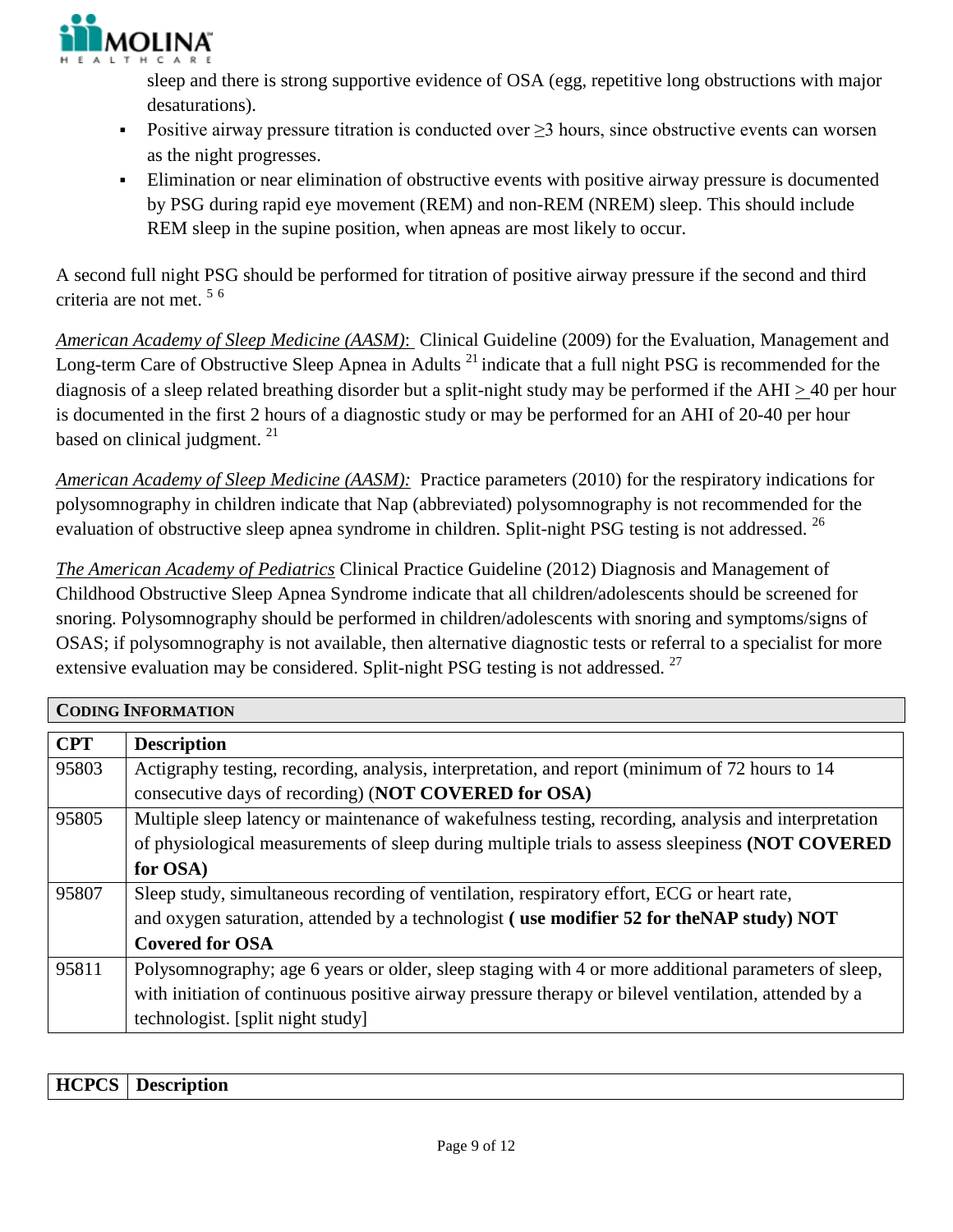

| ICD-9  | <b>Description</b>                          |
|--------|---------------------------------------------|
| 327.23 | Obstructive sleep apnea (adult) (pediatric) |
|        |                                             |

| ICD-10   Description                                |
|-----------------------------------------------------|
| G47.33   Obstructive sleep apnea (adult)(pediatric) |

#### **RESOURCE REFERENCES**

- 1. Centers for Medicare & Medicaid Services (CMS). Medicare Coverage Database. National Coverage Determination (NCD) for Sleep Testing for Obstructive Sleep Apnea (OSA) (240.4.1). Effective March 3, 2009. Accessed at: [http://www.cms.gov/medicare-coverage-database/details/ncd](http://www.cms.gov/medicare-coverage-database/details/ncd-details.aspx?NCDId=330&ncdver=1&DocID=240.4.1&TAId=24&bc=gAAAAAgAAAAAAA%3d%3d&)[details.aspx?NCDId=330&ncdver=1&DocID=240.4.1&TAId=24&bc=gAAAAAgAAAAAAA%3d%3d](http://www.cms.gov/medicare-coverage-database/details/ncd-details.aspx?NCDId=330&ncdver=1&DocID=240.4.1&TAId=24&bc=gAAAAAgAAAAAAA%3d%3d&) [&](http://www.cms.gov/medicare-coverage-database/details/ncd-details.aspx?NCDId=330&ncdver=1&DocID=240.4.1&TAId=24&bc=gAAAAAgAAAAAAA%3d%3d&)
- 2. Hayes Medical Technology Directory. Home Sleep Studies for Diagnosis of Obstructive Sleep Apnea Syndrome in Patients Younger Than 18 Years of Age. Winifred Hayes Inc. Lansdale, PA. Oct 2012. Updated Oct 29, 2013.
- 3. Center for Devices and Radiological Health (CDRH). 510(k) Premarket Notification Database [search: Product Code MNR]. Accessed at:

[http://www.accessdata.fda.gov/scripts/cdrh/cfdocs/cfPMN/pmn.cfm/pmn.cfm.](http://www.accessdata.fda.gov/scripts/cdrh/cfdocs/cfPMN/pmn.cfm/pmn.cfm)

- 4. Hayes Medical Technology Directory. Home Sleep Studies for Diagnosis of Obstructive Sleep Apnea Syndrome in Adults. Winifred Hayes Inc. Lansdale, PA. Last updated May 2012.
- 5. UpToDate: [Website] Millman R, Kramer N. Polysomnography in obstructive sleep apnea in adult. Nov 2013.
- 6. Kushida CA, Littner MR, Morgenthaler T, et al. Practice parameters for the indications for polysomnography and related procedures: an update for 2005. Sleep 2005; 28:499. Accessed at: [http://www.aasmnet.org/Resources/PracticeParameters/PP\\_Polysomnography.pdf](http://www.aasmnet.org/Resources/PracticeParameters/PP_Polysomnography.pdf)
- 7. UpToDate: [Website] Kline L. Clinical presentation and diagnosis of obstructive sleep apnea in adults. Nov 2013.
- 8. American Association of Sleep Technologists (AAST) technical guideline: Split Night Protocols for Adults Patients. Updated July, 2012. Accessed at: <http://www.aastweb.org/Resources/Guidelines/TGSpltNight.pdf>
- 9. Epstein LJ, Kristo D. et al. American Academy of Sleep Medicine (AASM) clinical guideline Clinical Guideline for the Evaluation, Management and Long-term Care of Obstructive Sleep Apnea in Adults. J Clin Sleep Med. 2009;5(3):263-276. Access at: [http://www.aasmnet.org/Resources/clinicalguidelines/OSA\\_Adults.pdf](http://www.aasmnet.org/Resources/clinicalguidelines/OSA_Adults.pdf)
- 10. Hayes Search & Summary. Split-Night Sleep Study for CPAP Titration in Adults with Obstructive Sleep Apnea. Winifred Hayes Inc. Lansdale, PA. Dec 11, 2013
- 11. Hayes Search & Summary. Split-Night Sleep Study for CPAP Titration in Children with Obstructive Sleep Apnea. Winifred Hayes Inc. Lansdale, PA. Dec 11, 2013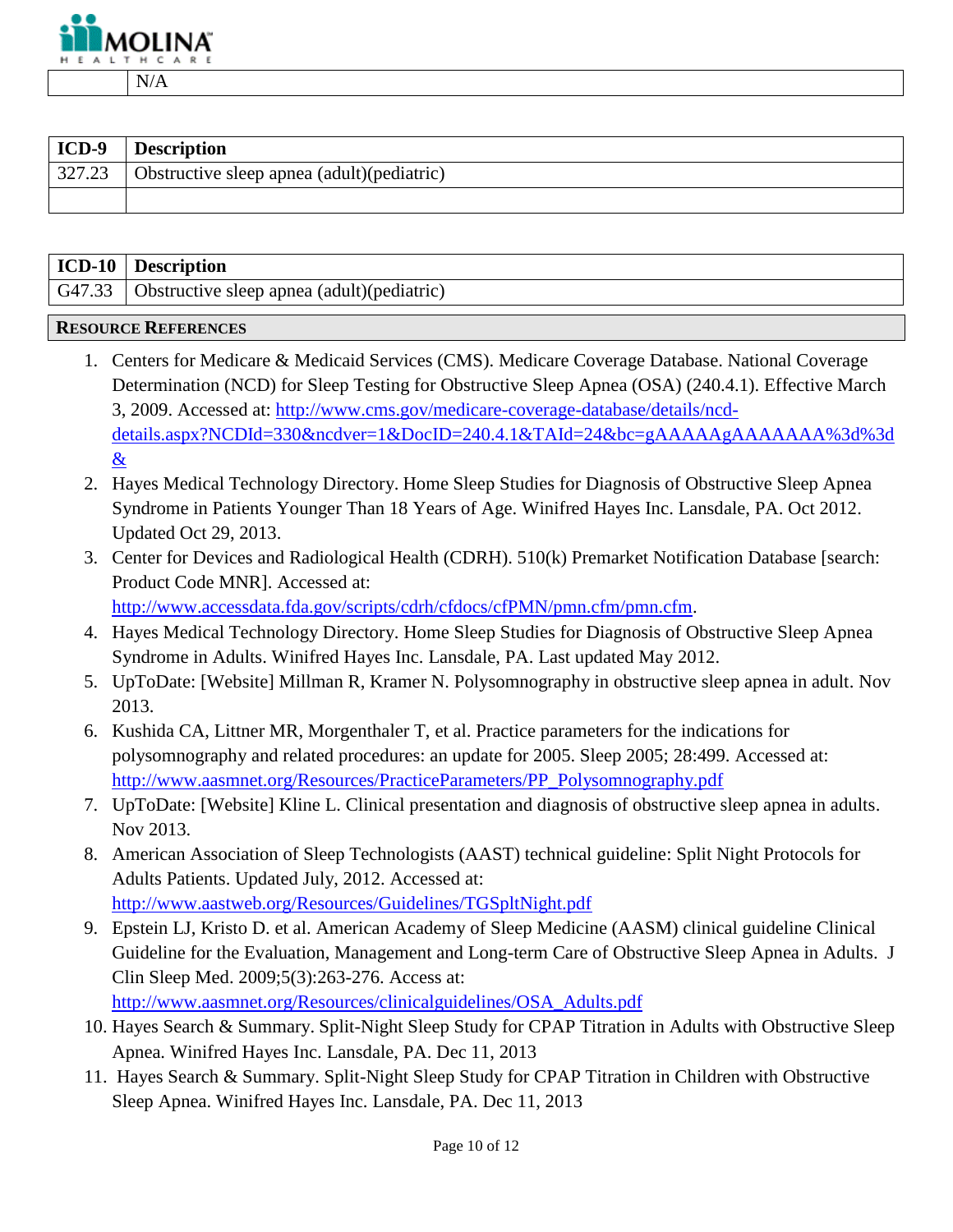

- 12. Hayes Medical Technology Directory. Actigraphy for Diagnosis of Circadian Rhythm Sleep Disorders. Winifred Hayes Inc. Lansdale, PA. Nov 2010, updated Nov 14, 2013.
- 13. Krakow B, Uibarri V et al. A Daytime, Abbreviated Cardio-Respiratory Sleep Study (CPT 95807–52) To Acclimate Insomnia Patients with Sleep Disordered Breathing to Positive Airway Pressure (PAP-NAP). J Clin Sleep Med. 2008 June 15; 4(3): 212–222. Accessed at: <http://www.ncbi.nlm.nih.gov/pmc/articles/PMC2546453/>
- 14. McKesson InterQual Clinical Evidence Summary. Obstructive Sleep Apnea. 2013.
- 15. Chou KY, Chang YT et al. The minimum period of polysomnography required to confirm a diagnosis of severe obstructive sleep apnoea. Respirology. 2011 Oct;16(7):1096-102. doi: 10.1111/j.1440- 1843.2011.02022.x. Accessed at: [http://onlinelibrary.wiley.com/doi/10.1111/j.1440-](http://onlinelibrary.wiley.com/doi/10.1111/j.1440-1843.2011.02022.x/pdf) [1843.2011.02022.x/pdf](http://onlinelibrary.wiley.com/doi/10.1111/j.1440-1843.2011.02022.x/pdf)
- 16. Khawaja IS, Olson EJ et al. Diagnostic accuracy of split-night polysomnograms. J Clin Sleep Med. 6 (4) (pp 357-362), 2010.
- 17. Collen J, Holley A et al. The impact of split-night versus traditional sleep studies on CPAP compliance. Sleep Breath. 14 (2) (pp 93-99), 2010.
- 18. Patel NP, Ahmed M, Rosen I. Split-night polysomnography. Chest. 132 (5) (pp 1664-1671), 2007. Accessed at:<http://journal.publications.chestnet.org/article.aspx?articleid=1085480>
- 19. Ciftci B, Ciftci TU, Guven SF. [Split-night versus full-night polysomnography: comparison of the first and second parts of the night]. Arch Bronconeumol. 2008 Jan;44(1):3-7.
- 20. Jorquera A J, Santín J, Godoy J. [Split night polysomnography to titrate continuous positive airway pressure therapy in adult patients with obstructive sleep apnea]. Rev Med Chil. 2006 Nov;134(11):1377- 82. Epub 2007 Jan 2.
- 21. Epstein LJ, Kristo D, Strollo P et al. American Academy of Sleep Medicine (AASM) clinical guideline Clinical Guideline for the Evaluation, Management and Long-term Care of Obstructive Sleep Apnea in Adults. J Clin Sleep Med. 2009;5(3):263-276. Accessed at: [http://www.aasmnet.org/Resources/clinicalguidelines/OSA\\_Adults.pdf](http://www.aasmnet.org/Resources/clinicalguidelines/OSA_Adults.pdf)
- 22. Centers for Medicare and Medicaid Services. National Coverage Determination for Continuous Positive Airway Pressure (CPAP) Therapy for Obstructive Sleep Apnea (OSA). NCD #240.4. Effective March
- 13, 2008. 23. Beck S, Marcus C. Pediatric polysomnography. Sleep Med Clin. 2009 September; 4(3): 393–406. Accessed at:<http://www.ncbi.nlm.nih.gov/pmc/articles/PMC2739664/>
- 24. UpToDate: [Website]: Wise M, Glaze D. Assessment of sleep disorders in children. Nov 2013.
- 25. UpToDate: [Website]: Paruthi S. Evaluation of suspected obstructive sleep apnea in children. Nov 2013.
- 26. Aurora RN Zak RS et al. Practice parameters for the respiratory indications for polysomnography in children. SLEEP 2011;34(3):379-388. Accessed at: <http://www.aasmnet.org/Resources/PracticeParameters/pppolysomnographychildren.pdf>
- 27. Marcus C et al. The American Academy of Pediatrics Clinical Practice Guideline Diagnosis and Management of Childhood Obstructive Sleep Apnea Syndrome. Pediatrics Vol. 130 No. 3 September 1, 2012. pp. 576 -584 Accessed at:<http://pediatrics.aappublications.org/content/130/3/576.long>
- 28. Collop NA, Tracy SL, Kapur V, et al. Obstructive Sleep Apnea Devices for Out-Of-Center (OOC) Testing: Technology Evaluation. J Clin Sleep Med. 2011 Oct 15;7(5):531-48. Available at: [http://www.aasmnet.org/Resources/PracticeParameters/Outofcenter.pdf.](http://www.aasmnet.org/Resources/PracticeParameters/Outofcenter.pdf)